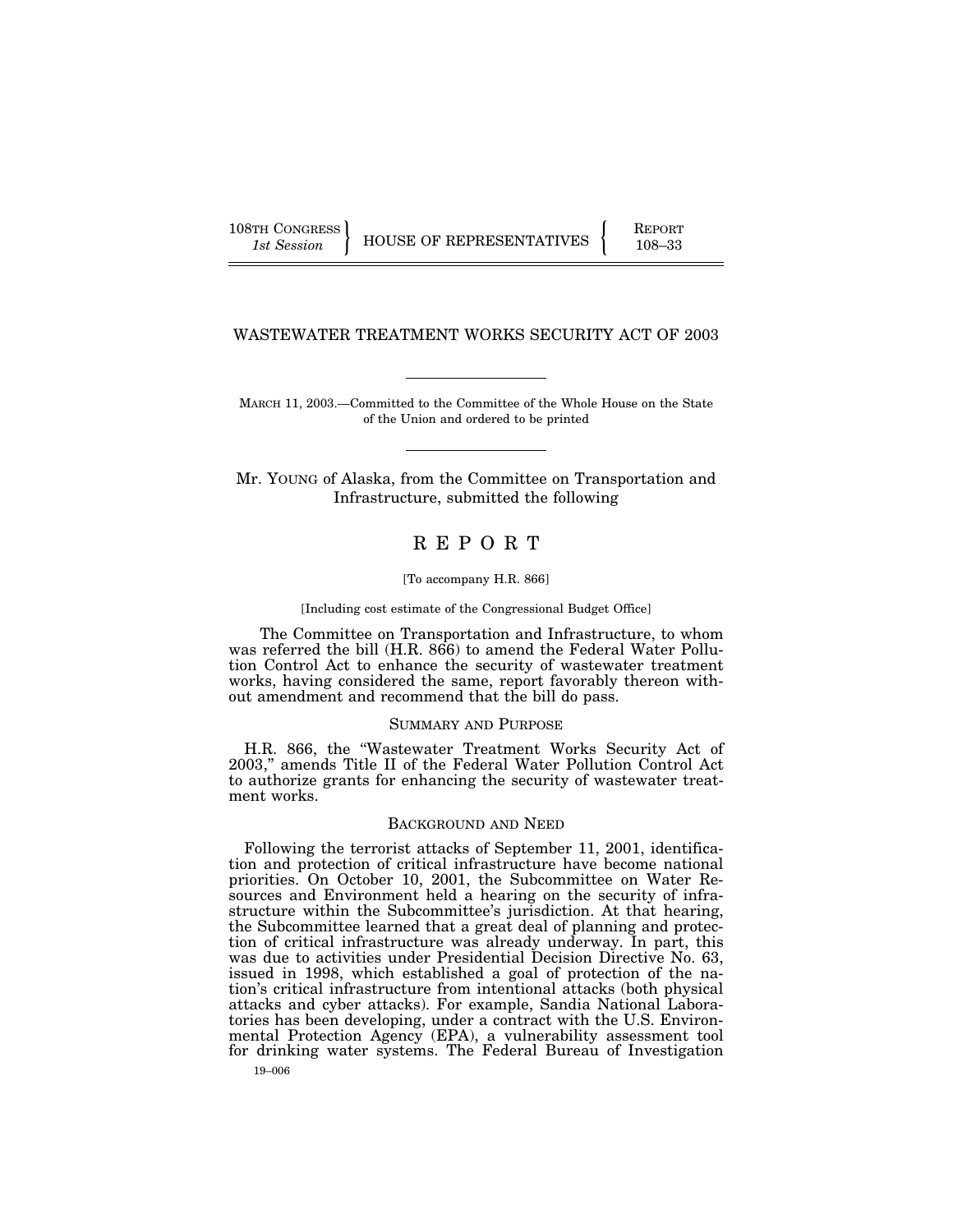(FBI) has been developing Information Sharing and Analysis Centers, which have been incorporated into the National Infrastructure Protection Center at FBI Headquarters, to share information on terrorist threats with operators of critical infrastructure.

Most activities, however, were focused on that infrastructure defined by the Directive as critical: information and communications; banking and finance; water supply; aviation, highways, mass transit, pipelines, rail, and waterborne commerce; public health services; electric power; and, oil and gas production and storage. Before September 11, 2001, this list did not include wastewater infrastructure. That event taught our nation to take a broader look at our vulnerabilities, such as the access provided to buildings by sewer pipes, as well as the significant environmental and public health effects that could result from wastewater treatment plant failures.

The nation's wastewater infrastructure consists of approximately 16,000 publicly owned wastewater treatment plants, 100,000 major pumping stations, 600,000 miles of sanitary sewers and another 200,000 miles of storm sewers, with a total value of more than \$2 trillion. Taken together, the sanitary and storm sewers form an extensive network that runs near or beneath key buildings and roads, the heart of business and financial districts, and the downtown areas of major cities, and is contiguous to many communication and transportation networks. Significant damage to the nation's wastewater facilities or collection systems could result in loss of life, catastrophic environmental damage to rivers, lakes, and wetlands, contamination of drinking water supplies, long-term public health impacts, destruction of fish and shellfish production, and disruption to commerce, the economy, and our nation's normal way of life.

In the FY 2002 Departments of Veterans Affairs and Housing and Urban Development, and Independent Agencies Appropriations Act (P.L. 107–73), Congress provided EPA with an additional \$500,000 to help fund the development of a vulnerability assessment tool for wastewater systems. EPA provided this funding to the Association of Metropolitan Sewerage Agencies (AMSA) to develop the Vulnerability Self Assessment Tool (VSAT). The VSAT software is designed to provide wastewater utilities with the means to consider critical threats and identify key vulnerabilities to their systems. An initial version of the assessment software was made available in July 2002.

This bill authorizes additional resources for wastewater utilities to conduct vulnerability assessments and implement security enhancements at publicly owned treatment works, authorizes resources for technical assistance on security measures to small wastewater utilities, and authorizes resources for the further development and refinement of vulnerability self-assessment methodologies and tools for wastewater utilities.

# DISCUSSION OF COMMITTEE BILL AND SECTION-BY-SECTION ANALYSIS

# *Section 1. Short title*

Provides that the Act may be cited as the ''Wastewater Treatment Works Security Act of 2003''.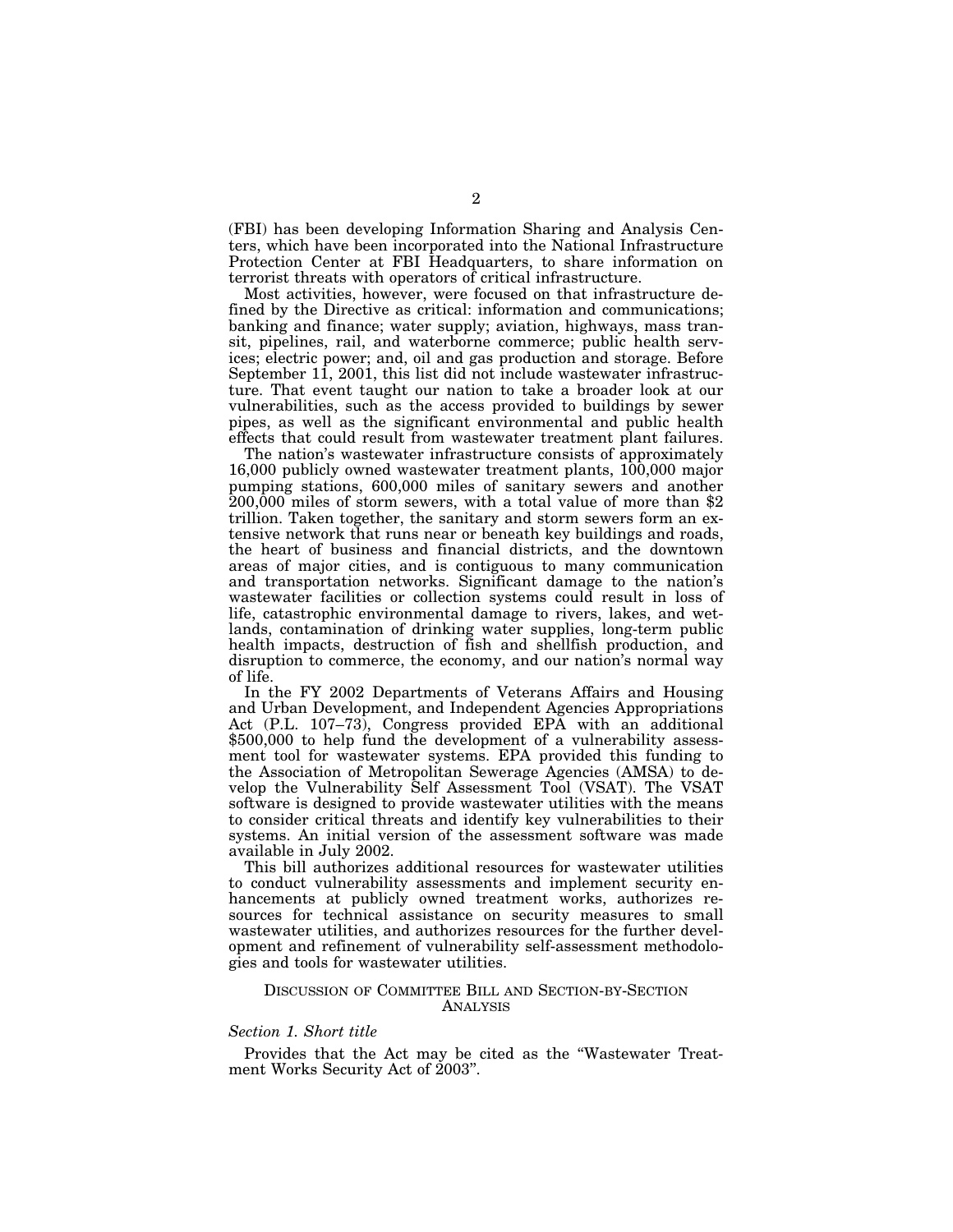### *Section 2. Wastewater treatment works security*

Section 2 of H.R. 866 amends Title II of the Federal Water Pollution Control Act by adding a new section 222.

Subsection (a) of new section 222 authorizes EPA to make grants to states, municipalities, or intermunicipal or interstate agencies for improving security at wastewater treatment works. Under paragraph (1), EPA may make grants to these entities for conducting vulnerability assessments at publicly owned treatment works. Paragraph (2) authorizes EPA to make grants to these entities to implement one or more of the basic security enhancements listed in subsection  $(c)(1)$ , to reduce vulnerabilities at publicly owned treatment works that were identified in a vulnerability assessment. Under paragraph (3), EPA may make grants to these entities to implement further security enhancements to reduce vulnerabilities at publicly owned treatment works that were identified in a vulnerability assessment.

Subsection (b) defines a vulnerability assessment as an assessment of the vulnerability of a treatment works to actions intended to substantially disrupt the ability of the treatment works to safely and reliably operate or to have a substantial adverse effect on critical infrastructure, public health or safety, or the environment. Subsection (b) further clarifies that vulnerability assessments are to include the identification of procedures, countermeasures, and equipment that the treatment works can implement or utilize to reduce the identified vulnerabilities, and requires a review of all potentially vulnerable aspects of a treatment works.

Subsection (c) authorizes two categories of funding for security enhancements. Paragraph (1) lists several types of basic security enhancements, for which funding is preapproved. To be eligible for assistance to fund these basic security enhancements, the applicant need only certify that a vulnerability assessment has been completed for a treatment works and that the security enhancement for which assistance is sought is to reduce vulnerabilities identified in the assessment.

Paragraph (2) authorizes funding for additional security enhancements that are not preapproved. Additional security enhancements must be identified in the vulnerability assessment, and may go beyond the measures identified in paragraph (1), including physical or operational improvements. To receive funding for a security enhancement under paragraph (2), the applicant must submit an application to the Administrator containing such information as the Administrator may request.

Paragraph (3) places limitations on these authorities. First, grants for security enhancements under subsections (a)(2) and  $(a)(3)$  of new section 222 may not be used for personnel costs or operation or maintenance of facilities, equipment, or systems. Second, to help protect the security of the sensitive information contained in a publicly owned treatment works' vulnerability assessment, the Administrator may not require an applicant to provide the Administrator with a copy of a vulnerability assessment as a condition of applying for or receiving a grant under this section.

Under subsection (d), the total amount of grants made under new section  $222(a)(1)$  and  $(a)(2)$ , for conducting a vulnerability assessment and for implementing preapproved, basic security enhancements, collectively may not exceed \$150,000 for one publicly owned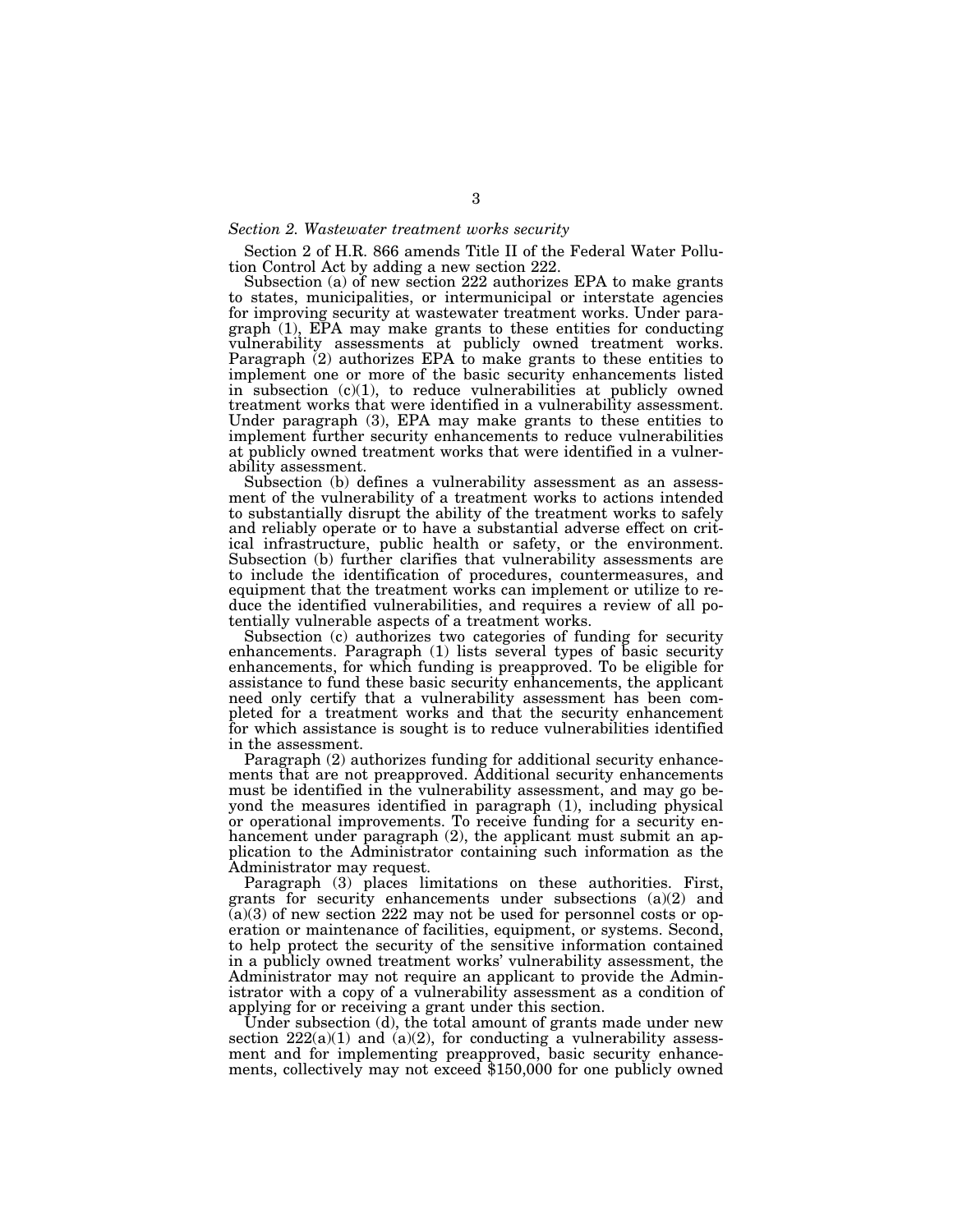treatment works. This limitation applies to an individual wastewater treatment plant and its associated facilities, and may include the sewage collection systems, intercepting sewers, outfall sewers, pumping, power, and other equipment that are hydraulically connected or are otherwise integral to the wastewater treatment plant's operations. Certain wastewater utilities, including some servicing larger cities or geographical areas, may have two or more wastewater treatment plants within their system. In such instances, the utility would be eligible under the bill to apply for grants for each of the wastewater treatment plants and associated facilities within its system. The funding limitation would apply separately to each wastewater treatment plant (including its associated facilities).

In other instances, the governmental entity that owns or operates a wastewater treatment plant may not be the same entity that owns or operates the sewerage system that collects and directs wastewater to the treatment plant. In those instances, the entity that owns/operates the wastewater treatment plant and the entity that owns/operates the sewerage system each would be eligible under the bill to apply for grants, and the funding limitation would apply separately to each entity.

There is no limit to funding for additional security enhancements under subsection (a)(3) of new section 222. The Federal share of the cost of any activities receiving assistance under new section 222(a) may not exceed 75 percent.

Subsection (e) authorizes the Administrator to provide technical assistance on security measures to small publicly owned treatment works. The term "small publicly owned treatment works" means, in the context of subsection (e), a publicly owned treatment works that services a population of fewer than 20,000 persons. Technical assistance provided under this subsection may include technical assistance programs and training on conducting a vulnerability assessment and implementation of security enhancements to reduce vulnerabilities identified in a vulnerability assessment, and preliminary engineering evaluations. Such assistance may be provided by a circuit rider program carried out by a nonprofit entity.

Subsection (f) authorizes a total of \$200 million in appropriations for providing grants under subsection (a) and up to \$15 million in appropriations for providing technical assistance under subsection (e). These authorizations are designed to meet an important onetime need aimed at improving security at our nation's wastewater treatment plants, and do not create a permanent Federal program. Wastewater utilities may obtain loans from state water pollution control revolving loan funds to make capital improvements to address security concerns at wastewater treatment plants.

# *Section 3. Refinement of vulnerability assessment methodology for publicly owned treatment works*

Section 3 of H.R. 866 authorizes \$1 million per year for five years for EPA to make grants to a nonprofit organization for the improvement of wastewater vulnerability self-assessment methodologies and tools. The grants provided under this section may be used for developing and distributing vulnerability self-assessment methodology software upgrades, improving and enhancing critical technical and user support functions, expanding libraries of information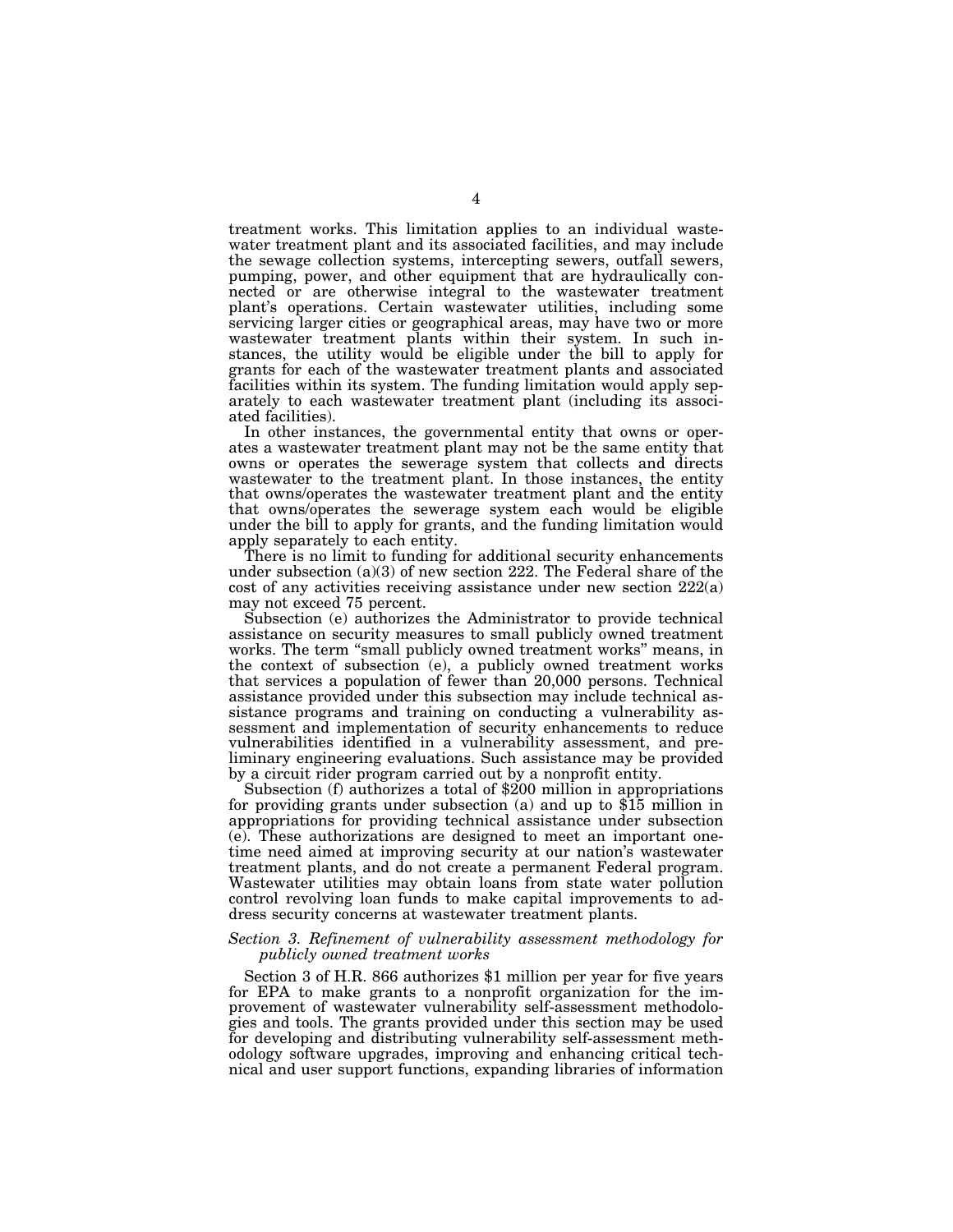addressing both threats and countermeasures, and implementing user training initiatives. Such services are to be provided at no cost to recipients.

# HEARINGS, LEGISLATIVE HISTORY, AND COMMITTEE CONSIDERATION

On October 10, 2001, the Subcommittee on Water Resources and Environment held a hearing on the security of water resources infrastructure. Testimony was given by the U.S. Environmental Protection Agency, the U.S. Army Corps of Engineers, the Tennessee Valley Authority, the Federal Bureau of Investigation, a security expert, a representative of local government, representatives of water and wastewater utilities, a representative of the chemical industry, and an emergency planning official.

A nearly identical bill providing for enhanced wastewater infrastructure security (H.R. 5169) was introduced in the 107th Congress. The House passed H.R. 5169 on suspension on October 7, 2002.

Representatives Don Young, James L. Oberstar, John J. Duncan, Jr., and Jerry F. Costello introduced H.R. 866 on February 13, 2003. The bill was referred to the Committee on Transportation and Infrastructure. The Committee on Transportation and Infrastructure met in open session on February 26, 2003, and ordered the bill reported to the House by voice vote.

### ROLLCALL VOTES

Clause 3(b) of rule XIII of the House of Representatives requires each committee report to include the total number of votes cast for and against on each rollcall vote on a motion to report and on any amendment offered to the measure or matter, and the names of those members voting for and against. There were no recorded votes taken in connection with ordering H.R. 866 reported. A motion to order H.R. 866 reported to the House was agreed to by voice vote.

### COMMITTEE OVERSIGHT FINDINGS

With respect to the requirements of clause  $3(c)(1)$  of rule XIII of the Rules of the House of Representatives, the Committee's oversight findings and recommendations are reflected in this report.

# COST OF LEGISLATION

Clause  $3(c)(2)$  of rule XIII of the Rules of the House of Representatives does not apply where a cost estimate and comparison prepared by the Director of the Congressional Budget Office under section 402 of the Congressional Budget Act of 1974 has been timely submitted prior to the filing of the report and is included in the report. Such a cost estimate is included in this report.

### COMPLIANCE WITH HOUSE RULE XIII

1. With respect to the requirement of clause  $3(c)(2)$  of rule XIII of the Rules of the House of Representatives, and 308(a) of the Congressional Budget Act of 1974, the Committee references the report of the Congressional Budget Office included below.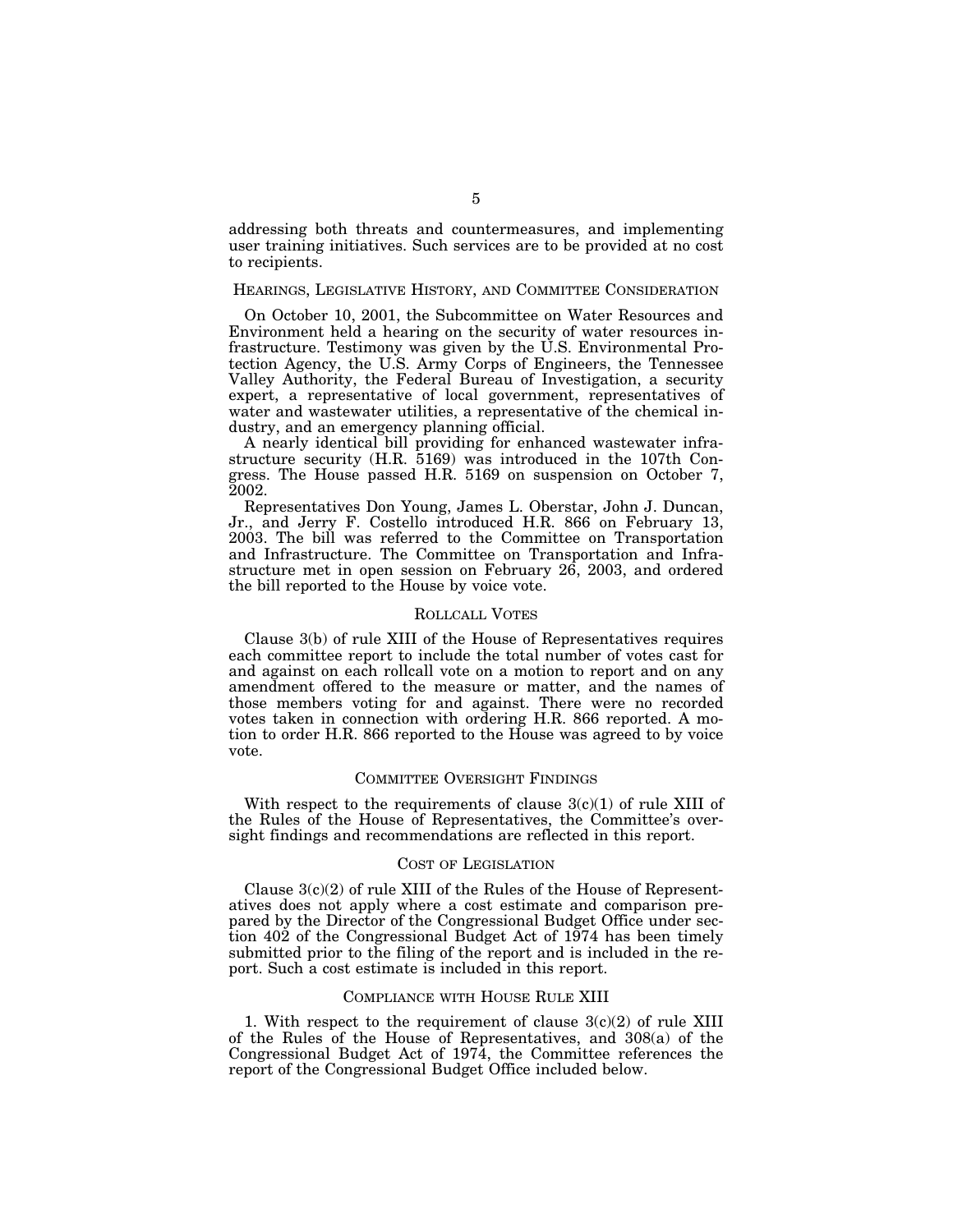2. With respect to the requirement of clause  $3(c)(4)$  of rule XIII of the Rules of the House of Representatives, the performance goals and objective of this legislation are to increase the security of publicly owned wastewater treatment works through the conduct of vulnerability assessments and implementation of security enhancements for such facilities.

3. With respect to the requirement of clause  $3(c)(3)$  of rule XIII of the Rules of the House of Representatives and section 402 of the Congressional Budget Act of 1974, the Committee has received the following cost estimate for H.R. 866 from the Director of the Congressional Budget Office.

# U.S. CONGRESS, CONGRESSIONAL BUDGET OFFICE, *Washington, DC, February 28, 2003.*

Hon. DON YOUNG, *Chairman, Committee on Transportation and Infrastructure, House of Representatives, Washington, DC.* 

DEAR MR. CHAIRMAN: The Congressional Budget Office has prepared the enclosed cost estimate for H.R. 866, the Wastewater Treatment Works Security Act of 2003.

If you wish further details on this estimate, we will be pleased to provide them. The CBO staff contact is Susanne S. Mehlman.

Sincerely,

# DOUGLAS HOLTZ-EAKIN,

*Director.* 

# Enclosure.

# *H.R. 866—Wastewater Treatment Works Security Act of 2003*

Summary: CBO estimates that implementing this legislation would cost about \$220 million over the next five years, assuming the appropriation of the authorized amounts. The funds would be used by the Environmental Protection Agency (EPA) to make grants to states, municipalities, or intermunicipal or interstate agencies to conduct vulnerability assessments at publicly owned wastewater treatment facilities and to undertake security enhancements at such facilities. In addition, the funds would be used by EPA to provide technical assistance to small publicly owned treatment facilities, such as training and engineering evaluations of security measures, and to make grants to nonprofit organizations to conduct self-assessments of security vulnerabilities.

Enacting H.R. 866 would not affect direct spending or receipts. H.R. 866 contains no intergovernmental or private-sector mandates as defined in the Unfunded Mandates Reform Act (UMRA) and would impose no costs on state, local, or tribal governments.

Estimated cost to the federal government: For purposes of this estimate, CBO assumes that the bill would be enacted before the end of 2003. CBO estimates that implementing the bill would cost \$220 million over the 2003–2007 period, assuming appropriation of the amounts authorized for each year. Those estimated outlays are based on historical patterns for similar activities. The estimated budgetary impact of H.R. 866 is shown in the following table. The costs of this legislation fall within budget function 300 (natural resources and environment).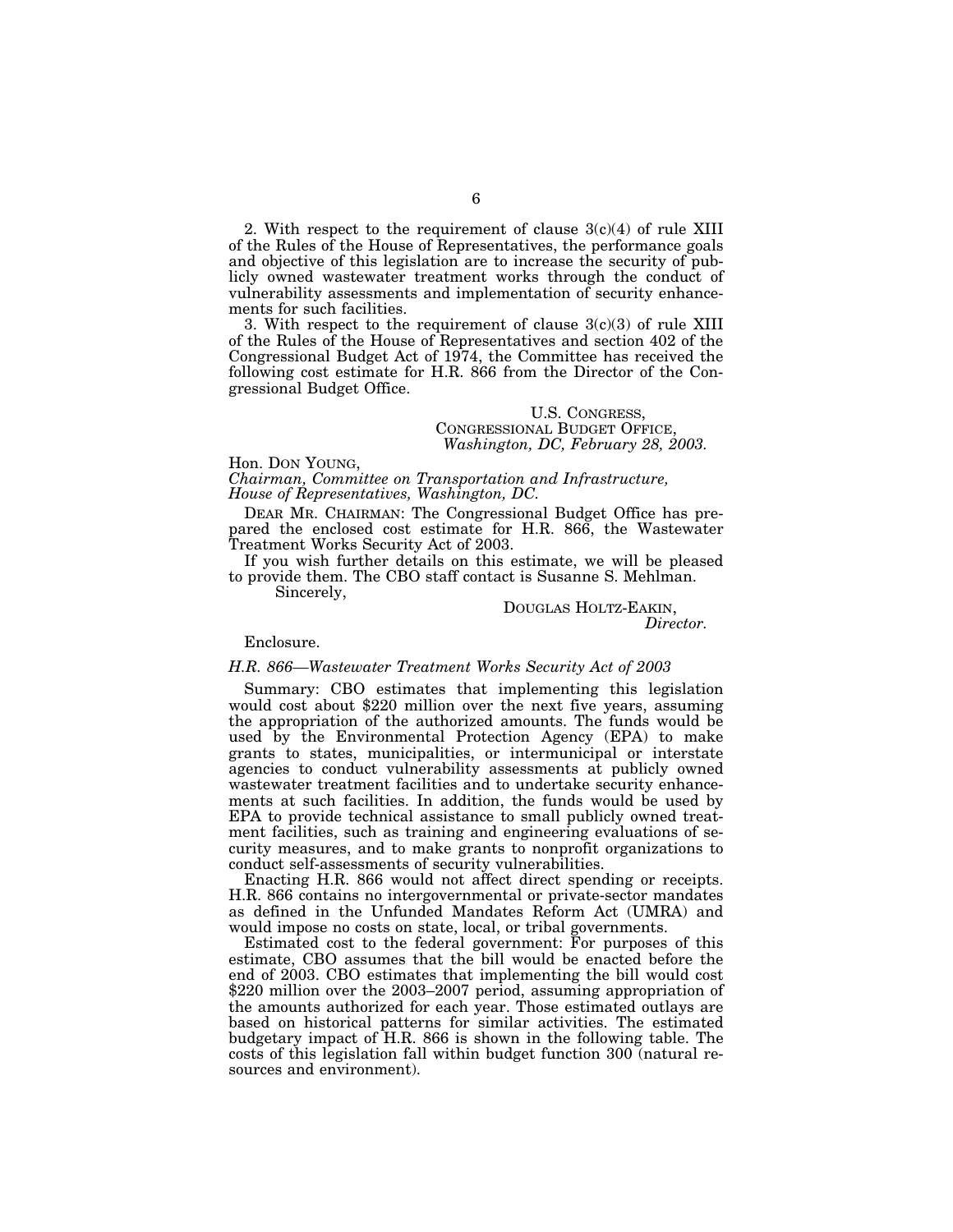|                                                       | By fiscal year, in millions of dollars- |      |      |      |      |
|-------------------------------------------------------|-----------------------------------------|------|------|------|------|
|                                                       | 2003                                    | 2004 | 2005 | 2006 | 2007 |
| CHANGES IN SPENDING SUBJECT TO APPROPRIATION          |                                         |      |      |      |      |
| Grants for Wastewater Treatment Security:             |                                         |      |      |      |      |
|                                                       | 200                                     |      |      |      |      |
|                                                       | 10                                      | 100  | 55   | 30   |      |
| <b>EPA Technical Assistance:</b>                      |                                         |      |      |      |      |
|                                                       | 15                                      |      |      |      |      |
|                                                       | 3                                       | 8    |      |      |      |
| Grants for Small Publicly Owned Treatment Facilities: |                                         |      |      |      |      |
|                                                       |                                         |      |      |      |      |
|                                                       |                                         |      |      |      |      |
| <b>Total Proposed Changes:</b>                        |                                         |      |      |      |      |
|                                                       | 216                                     |      |      |      |      |
|                                                       | 14                                      | 109  | 60   | 31   | h    |

Intergovernmental and private-sector impact: H.R. 866 contains no intergovernmental or private-sector mandates as defined in UMRA and would impose no costs on state, local, or tribal governments. This bill would benefit state and local governments by authorizing \$216 million in 2003 for grants to conduct vulnerability assessments, implement security enhancements, provide technical assistance, and to improve self-assessment methodologies and tools. The recipients of grants for vulnerability assessments and security enhancements would be required to match federal funds, but such costs would be incurred voluntarily.

Estimate prepared by: Federal Costs: Susanne S. Mehlman; impact on state, local, and tribal governments: Greg Waring, impact on the private sector: Jean Talarico.

Estimate approved by: Peter H. Fontaine, Deputy Assistant Director for Budget Analysis.

# CONSTITUTIONAL AUTHORITY STATEMENT

Pursuant to clause  $(3)(d)(1)$  of rule XIII of the Rules of the House of Representatives, committee reports on a bill or joint resolution of a public character shall include a statement citing the specific powers granted to the Congress in the Constitution to enact the measure. The Committee on Transportation and Infrastructure finds that Congress has the authority to enact this measure pursuant to its powers granted under article I, section 8 of the Constitution.

# FEDERAL MANDATES STATEMENT

The Committee adopts as its own the estimate of Federal mandates prepared by the Director of the Congressional Budget Office pursuant to section 423 of the Unfunded Mandates Reform Act. (Public Law 104–4).

### PREEMPTION CLARIFICATION

Section 423 of the Congressional Budget Act of 1994 requires the report of any committee on a bill or joint resolution to include a statement on the extent to which the bill or joint resolution is intended to preempt state, local, or tribal law. The Committee states that H.R. 866 does not preempt any state, local, or tribal law.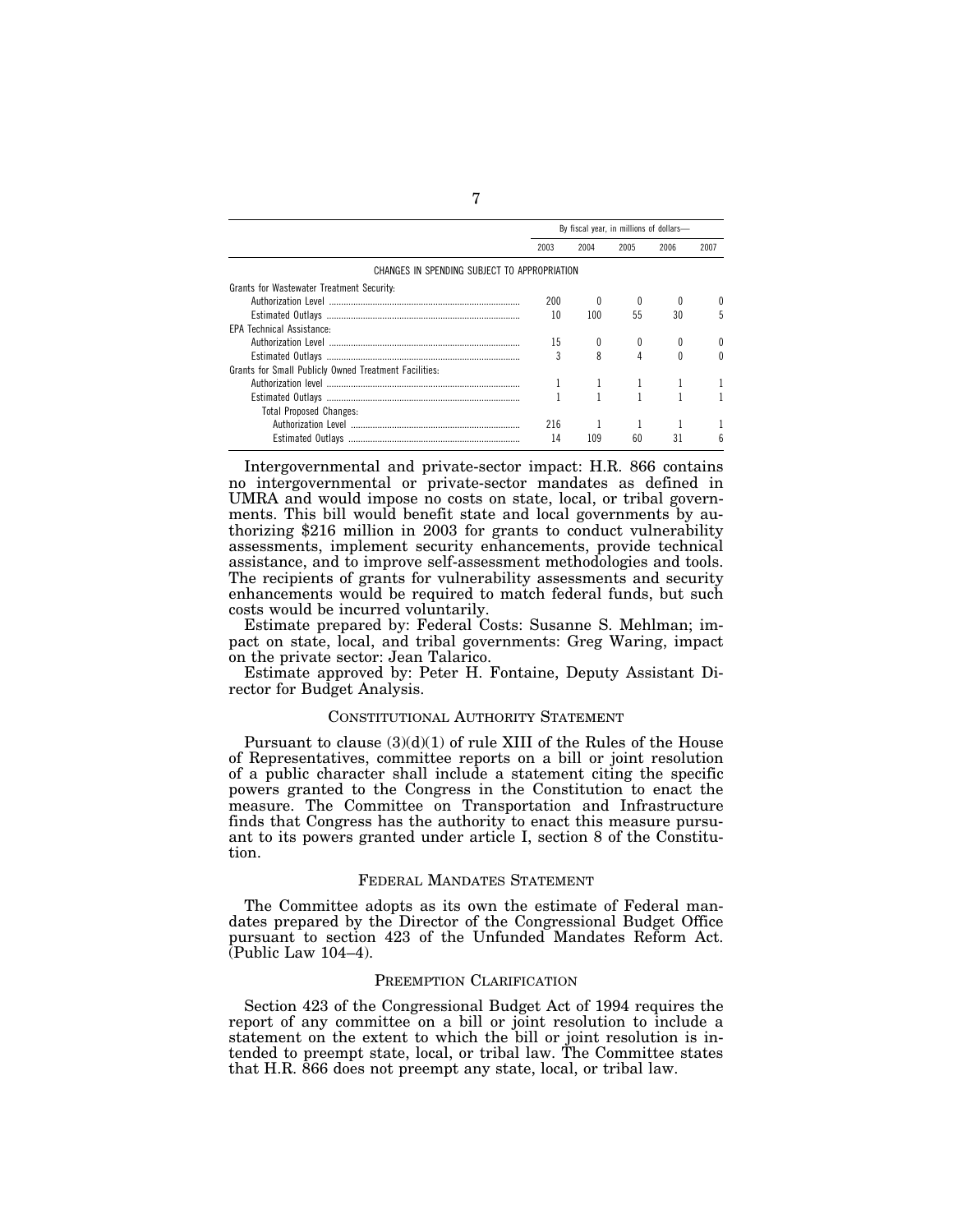### ADVISORY COMMITTEE STATEMENT

No advisory committees within the meaning of section 5(b) of the Federal Advisory Committee Act are created by this legislation.

### APPLICABILITY TO THE LEGISLATIVE BRANCH

The Committee finds that the legislation does not relate to the terms and conditions of employment or access to public services or accommodations within the meaning of section  $10\overline{2(b)(3)}$  of the Congressional Accountability Act. (Public Law 104–1).

# CHANGES IN EXISTING LAW MADE BY THE BILL, AS REPORTED

In compliance with clause 3(e) of rule XIII of the Rules of the House of Representatives, changes in existing law made by the bill, as reported, are shown as follows (new matter is printed in italic and existing law in which no change is proposed is shown in roman):

# **FEDERAL WATER POLLUTION CONTROL ACT**

\* \* \* \* \* \* \*

# TITLE II—GRANTS FOR CONSTRUCTION OF TREATMENT WORKS

\* \* \* \* \* \* \*

### *SEC. 222. WASTEWATER TREATMENT WORKS SECURITY.*

*(a) GRANTS FOR VULNERABILITY ASSESSMENTS AND SECURITY EN- HANCEMENTS.—The Administrator may make grants to a State, municipality, or intermunicipal or interstate agency— (1) to conduct a vulnerability assessment of a publicly owned* 

*treatment works;* 

*(2) to implement security enhancements listed in subsection (c)(1) to reduce vulnerabilities identified in a vulnerability assessment; and* 

*(3) to implement additional security enhancements to reduce vulnerabilities identified in a vulnerability assessment.* 

*(b) VULNERABILITY ASSESSMENTS.—*

*(1) DEFINITION.—In this section, the term ''vulnerability assessment'' means an assessment of the vulnerability of a treatment works to actions intended to—*

*(A) substantially disrupt the ability of the treatment works to safely and reliably operate; or* 

*(B) have a substantial adverse effect on critical infrastructure, public health or safety, or the environment.* 

*(2)* **IDENTIFICATION** OF **METHODS** TO *VULNERABILITIES.—A vulnerability assessment includes identification of procedures, countermeasures, and equipment that the treatment works can implement or utilize to reduce the identified vulnerabilities.* 

*(3) REVIEW.—A vulnerability assessment shall include a review of the vulnerability of the treatment works's—*

*(A) facilities, systems, and devices used in the storage, treatment, recycling, or reclamation of municipal sewage or industrial wastes;*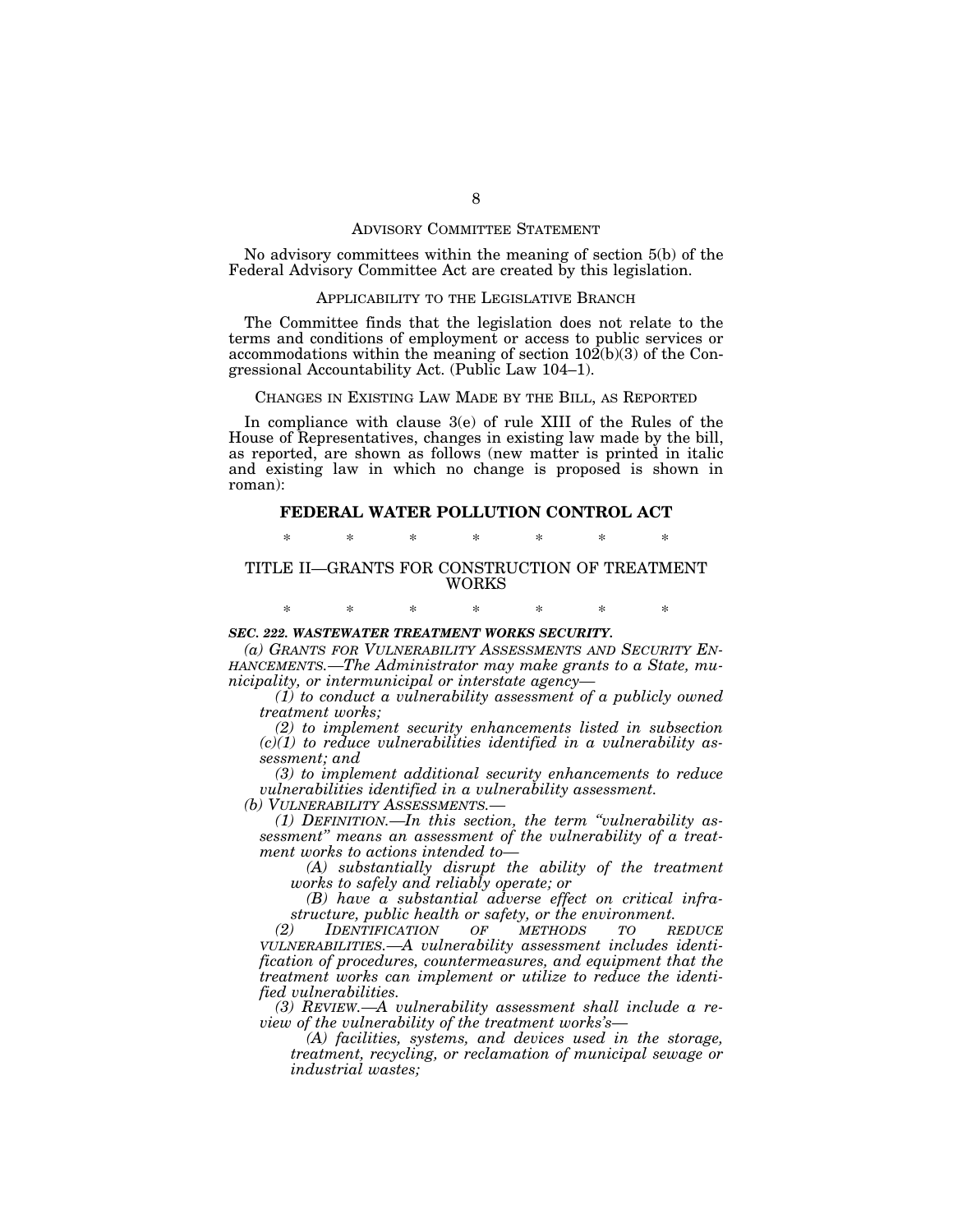*(B) intercepting sewers, outfall sewers, sewage collection systems, and other constructed conveyances;* 

*(C) electronic, computer, and other automated systems;* 

*(D) pumping, power, and other equipment;* 

*(E) use, storage, and handling of various chemicals; and (F) operation and maintenance procedures.* 

*(c) GRANTS FOR SECURITY ENHANCEMENTS.—*

*(1) PREAPPROVED SECURITY ENHANCEMENTS.—Upon certification by an applicant that a vulnerability assessment has been completed for a treatment works and that the security enhancement for which assistance is sought is to reduce vulnerabilities of the treatment works identified in the assessment, the Administrator may make grants to the applicant under subsection (a)(2) for 1 or more of the following:* 

*(A) Purchase and installation of equipment for access control, intrusion prevention and delay, and detection of intruders and hazardous or dangerous substances, including—*

*(i) barriers, fencing, and gates;* 

*(ii) security lighting and cameras;* 

*(iii) metal grates, wire mesh, and outfall entry barriers;* 

*(iv) securing of manhole covers and fill and vent pipes;* 

*(v) installation and re-keying of doors and locks; and (vi) smoke, chemical, and explosive mixture detection systems.* 

*(B) Security improvements to electronic, computer, or other automated systems and remote security systems, including controlling access to such systems, intrusion detection and prevention, and system backup.* 

*(C) Participation in training programs and the purchase of training manuals and guidance materials relating to security.* 

*(D) Security screening of employees or contractor support services.* 

*(2) ADDITIONAL SECURITY ENHANCEMENTS.—*

*(A) GRANTS.—The Administrator may make grants under subsection (a)(3) to an applicant for additional security enhancements not listed in paragraph (1).* 

*(B) ELIGIBILITY.—To be eligible for a grant under this paragraph, an applicant shall submit an application to the Administrator containing such information as the Administrator may request.* 

*(3) LIMITATIONS.—*

*(A) USE OF FUNDS.—Grants under subsections (a)(2) and (a)(3) may not be used for personnel costs or operation or maintenance of facilities, equipment, or systems.* 

*(B) DISCLOSURE OF VULNERABILITY ASSESSMENT.—As a condition of applying for or receiving a grant under this section, the Administrator may not require an applicant to provide the Administrator with a copy of a vulnerability assessment.* 

*(d) GRANT AMOUNTS.—*